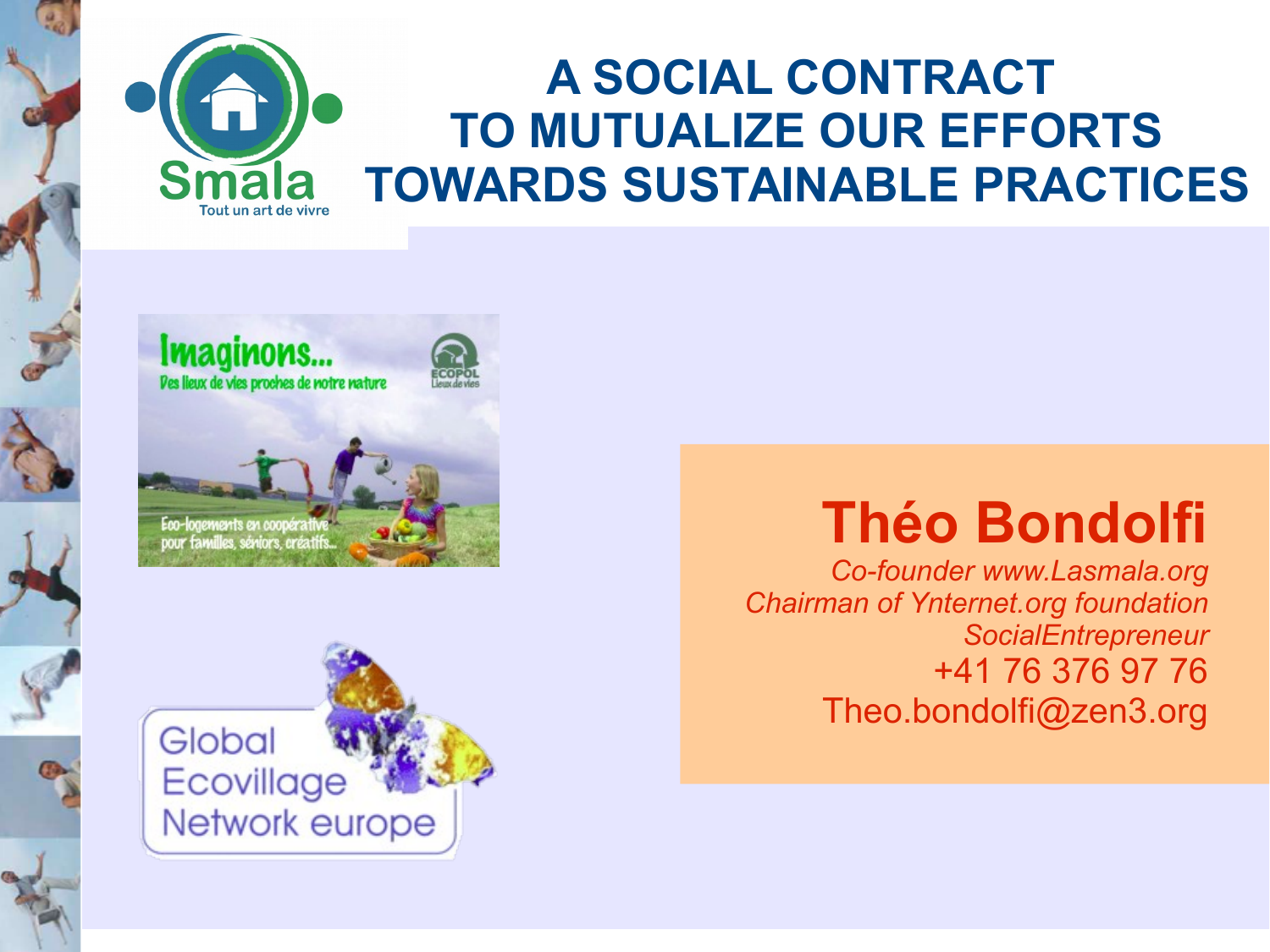## **COMMMUNICATING IN ECOPOL / ECOVILLAGES**

### *WOULD YOU ACCEPT TO ...*

*1. Read and contribute in web-app group-s (via Smartphone, whatsapp or equivalent) about*

- *people presence (in and out as renter/owners, guests, vacations)*
- *maintainance/technicals (cleaning...),*
- *intergenerational dialogue (parents-children sharing) and events (special activities, shared meals...).*

*2. Meet once a month 4 hours to coordinate and co-edit during the meeting a web-based report listing who is responsable of which part of the participative budget*

*3. Communicate and demonstrate that you contribute 100hour per year to make the life of the community (garden, meals, events...) (eguals 8h per month)*

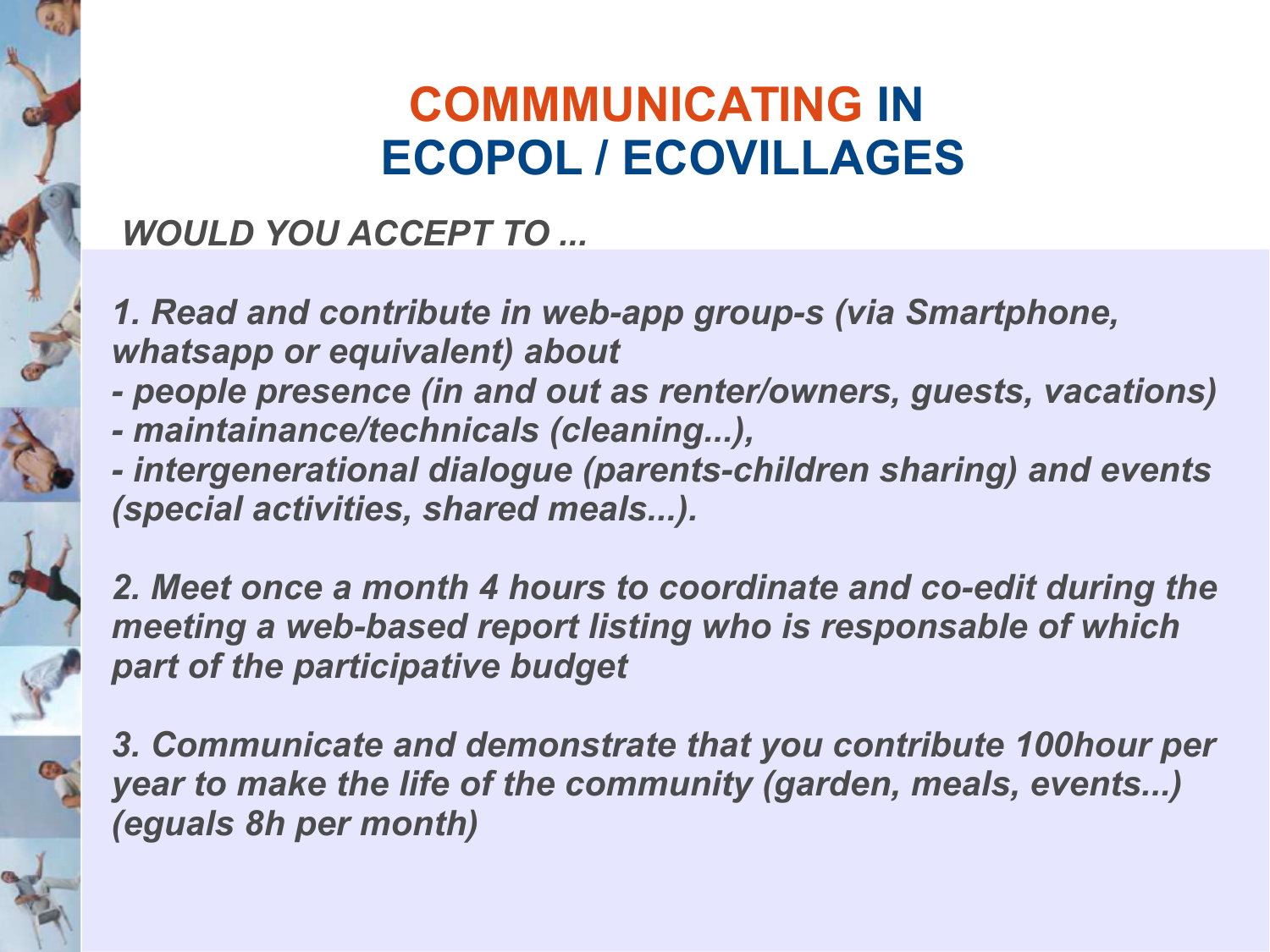## **COOPERATING IN ECOPOL / ECOVILLAGES**

#### *WOULD YOU ACCEPT TO ...*

*4. Put 200chf/adult/month in a common pot to buy products (food, bikes...) and services (internet, cleaning, computer maintainance...).*



*5. A wiki-managed mixity of co-habitants, with positive discrimination to empower diversity (of age, gender, culture, professions, experiences, economical situation...).*



*6. Offices and artisan's spaces in the house for rent.*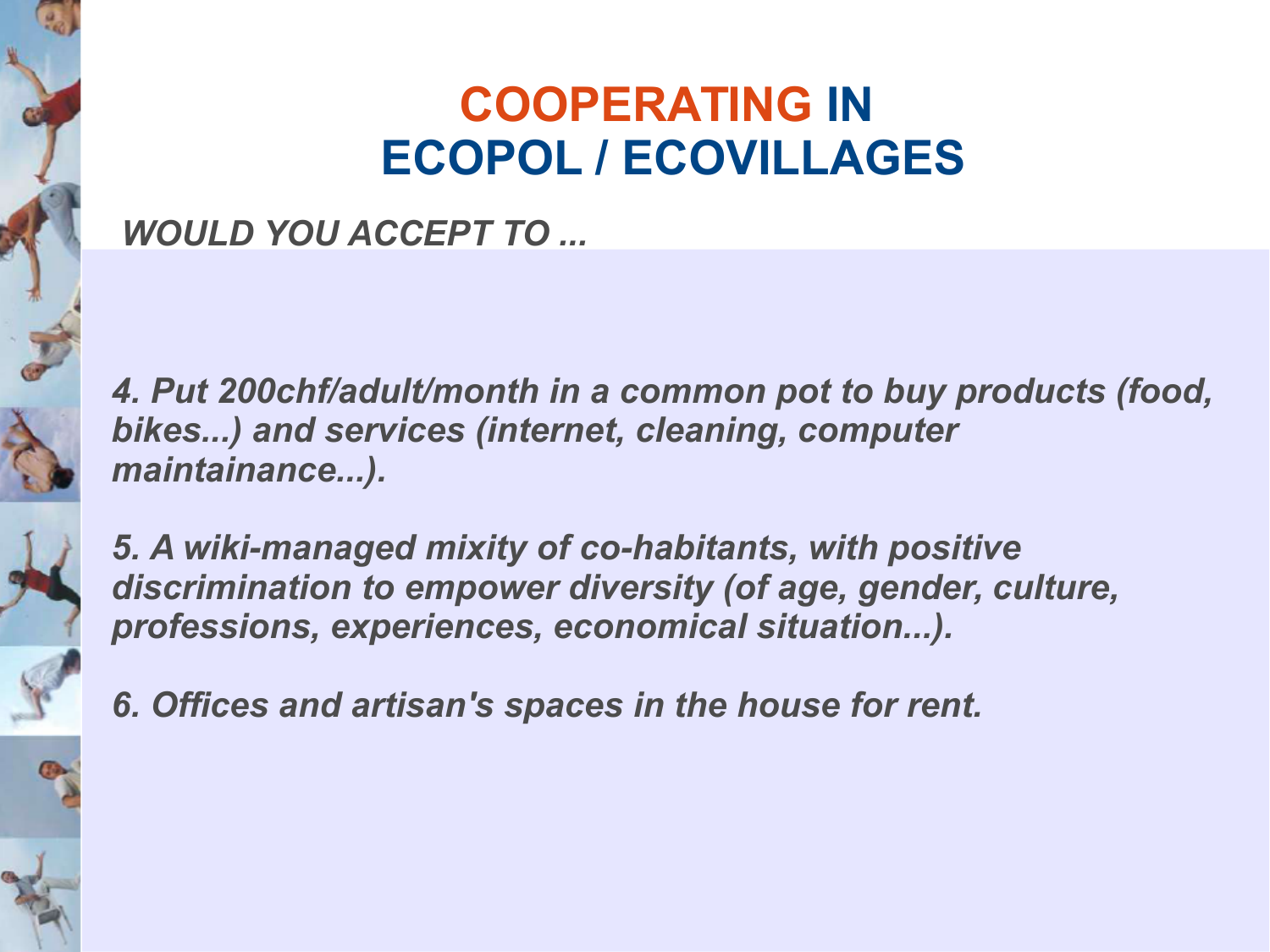## **ASSESSING OUR ECO-PRACTICES IN ECOPOL / ECOVILLAGES**

#### *WOULD YOU ACCEPT TO ...*

*7. An average of 8-12 hours spent each 6-18 months to evaluate the viability of the co-living practices, with assessment of the and benchmark to compare to other use-cases, and list of measures to be make co-living better.*



*8. A trial period of 12-36 months for newcomers, before having a undetermined duration renting contract.*



**9. Aim at migrating to micro-entrepreneurship position (not** *employee anymore, at least as main source of income) if you stay more then 5 years in the co-habitat, and using web-based tools for billing and mutual help of micro-entrepreneurs.*